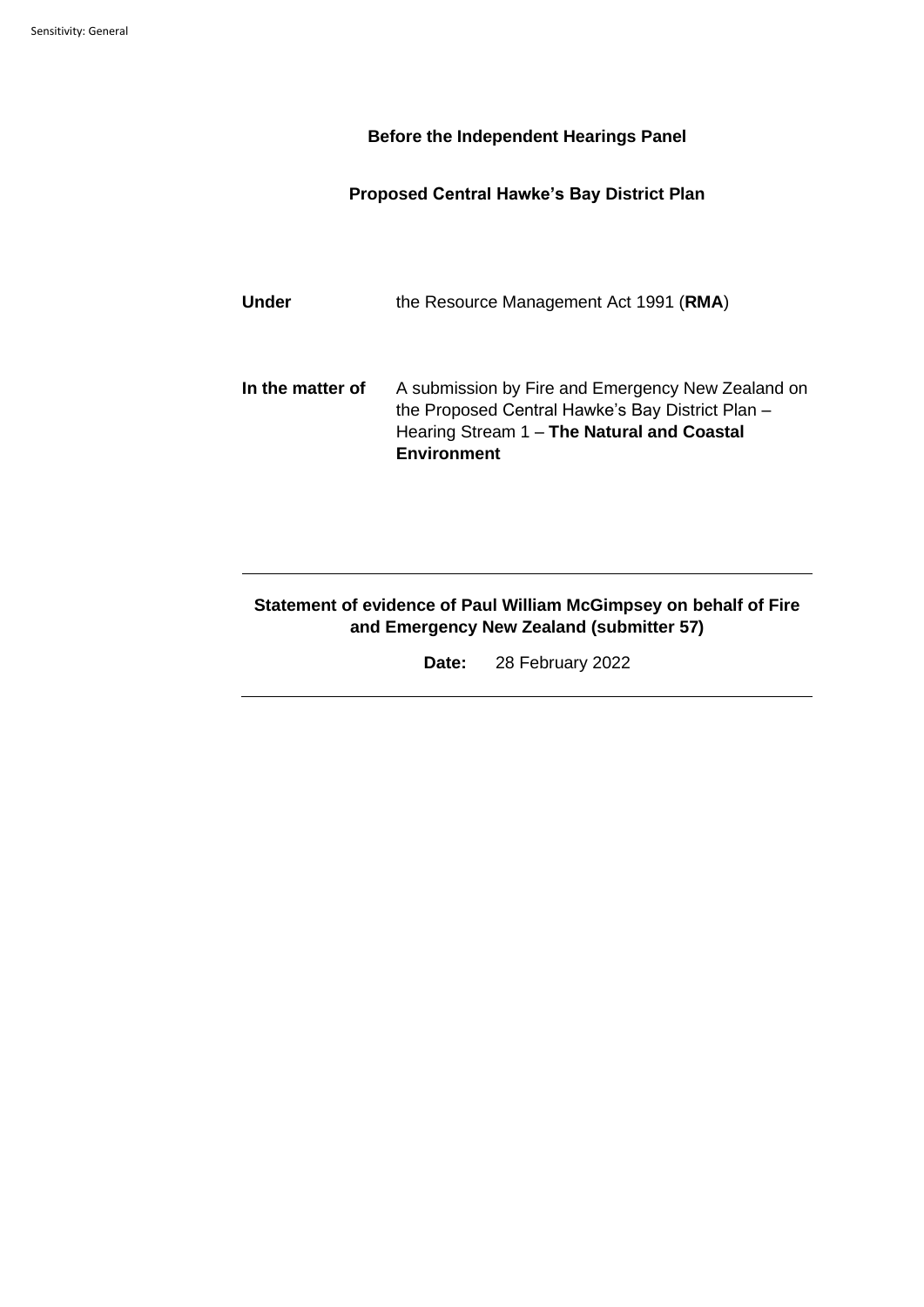### **Qualifications and experience**

- 1 My full name is Paul William McGimpsey. I am a Senior Associate in the planning team at Beca Limited ('**Beca**'). I hold the qualifications of a Bachelor of Science (Physical geography) and a Master of Planning, both from the University of Otago. I am a full member of the New Zealand Planning Institute.
- 2 I have over 14 years' experience in planning practice, during which time I have undertaken a broad range of both consenting and policy planning work including advice in relation to the preparation of policy documents from a national level through to a local authority level. I have also prepared numerous applications for resource consent and notices of requirement for designations.
- 3 Beca has a longstanding contract with Fire and Emergency New Zealand ('**Fire and Emergency**') to review and respond to all notified plans, plan changes, resource consents and engineering codes of practice that may impact on Fire and Emergency's properties and operations across New Zealand. I have been involved in the delivery of planning advice under this contract since 2008 and, as such, am familiar with Fire and Emergency's role and responsibilities along with the way in which plans provide for the organisation's particular operational needs.
- 4 I was involved with the preparation of the submission and further submission on the Central Hawke's Bay District Council ('**CHBDC**') Proposed Central Hawke's Bay District Plan (**'Proposed Plan'**). In preparing my evidence, I have reviewed the following documents to the extent that they relate to the relief sought by Fire and Emergency and refer to them where relevant:
	- Resource Management Act 1991 (**RMA**),
	- Section 42A reports by CHBDC,
	- Central Hawke's Bay District Council Water Supply Bylaw (Part 7, 2021) (**Water Supply Bylaw**),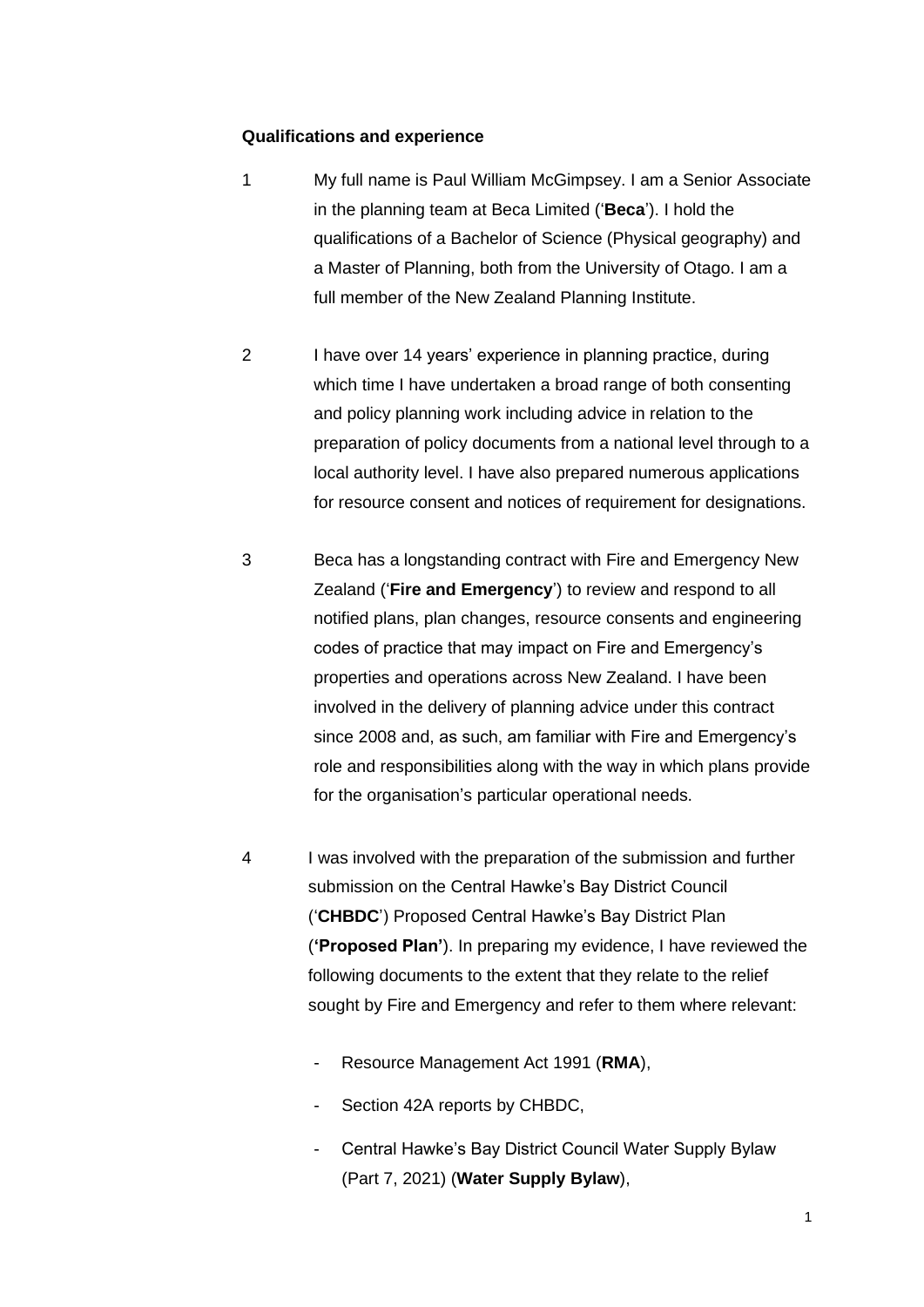- Fire and Emergency New Zealand Act 2017 (**FENZ Act**),
- Fire and Emergency's Statement of Intent 2020 2024 (**SOI**), 1
- Fire and Emergency's Statement of Performance Expectations 2021-2022 (**SPE**), and
- The New Zealand Fire Service Firefighting Water Supplies Code of Practice SNZ PAS 4509:2008 (**Code of Practice**).

# **Code of conduct**

5 While not an Environment Court hearing, I have read the code of conduct for expert witnesses in the Environment Court Practice Note. I agree to comply with this code of conduct. The evidence in my statement is within my area of expertise, except where I state that I am relying on the evidence of another person. I have not omitted to consider material facts known to me that might also detract from the opinions I express.

## **Scope of evidence**

- 6 My evidence addresses:
	- The statutory roles and responsibilities of Fire and Emergency where relevant in an RMA context and therefore Fire and Emergency's interests in the Proposed Plan,
	- Fire and Emergency's submission on the Proposed Plan, and
	- The recommendations included in the section 42A Hearing Reports that are relevant to the relief sought in Fire and Emergency's submission.

<sup>1</sup> Prepared under the Crown Entities Act 2004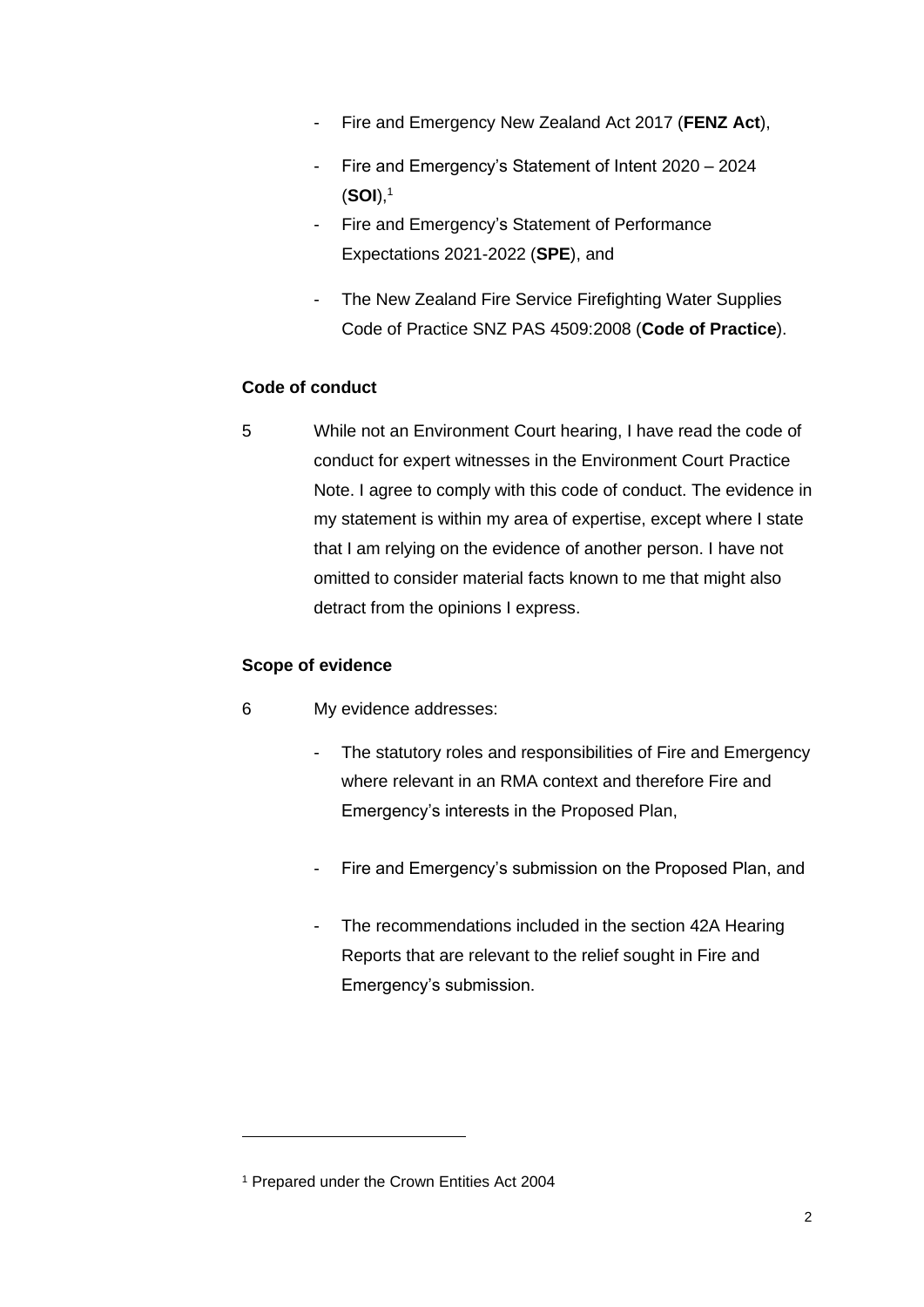- 7 Overall, there is a good level of agreement with the Planning Officer's recommendations and Fire and Emergency's submission. My evidence will focus on those matters that are not yet agreed and/or where further clarification has been sought.
- 8 I have referred to and used as a basis for my evidence discussions with various Fire and Emergency representatives including Mr Ken Cooper, District Manager and Mr Bob Palmer, Fire Risk Management Officer who will also attend the hearing to answer any questions.

#### **Background and statutory considerations**

- 9 Fire and Emergency was established on 1 July 2017 by the FENZ Act. The FENZ Act, among other matters, created a unified fire services organisation for New Zealand.
- 10 Fire and Emergency is New Zealand's urban and rural firefighting organisation. The FENZ Act combines urban and rural fire and emergency services into a single, unified fire and emergency services organisation for New Zealand with the mandate to provide a wide range of services for communities – a much broader mandate than in the past. These are set out in Fire and Emergency's principal objectives and delivered through their main and additional functions (refer to sections 11 and 12 of the FENZ Act).
- 11 With a wider mandate, the volume and range of incidents that Fire and Emergency responds to has grown. Fire and Emergency also faces broad challenges, experiencing rapid changes in weather patterns, demographics, and social trends. Together, this makes the environment Fire and Emergency operates in more complex and puts greater demands on Fire and Emergency as an organisation.
- 12 Fire and Emergency's interest in the Proposed Plan is underpinned by its principal objectives to reduce the incidence of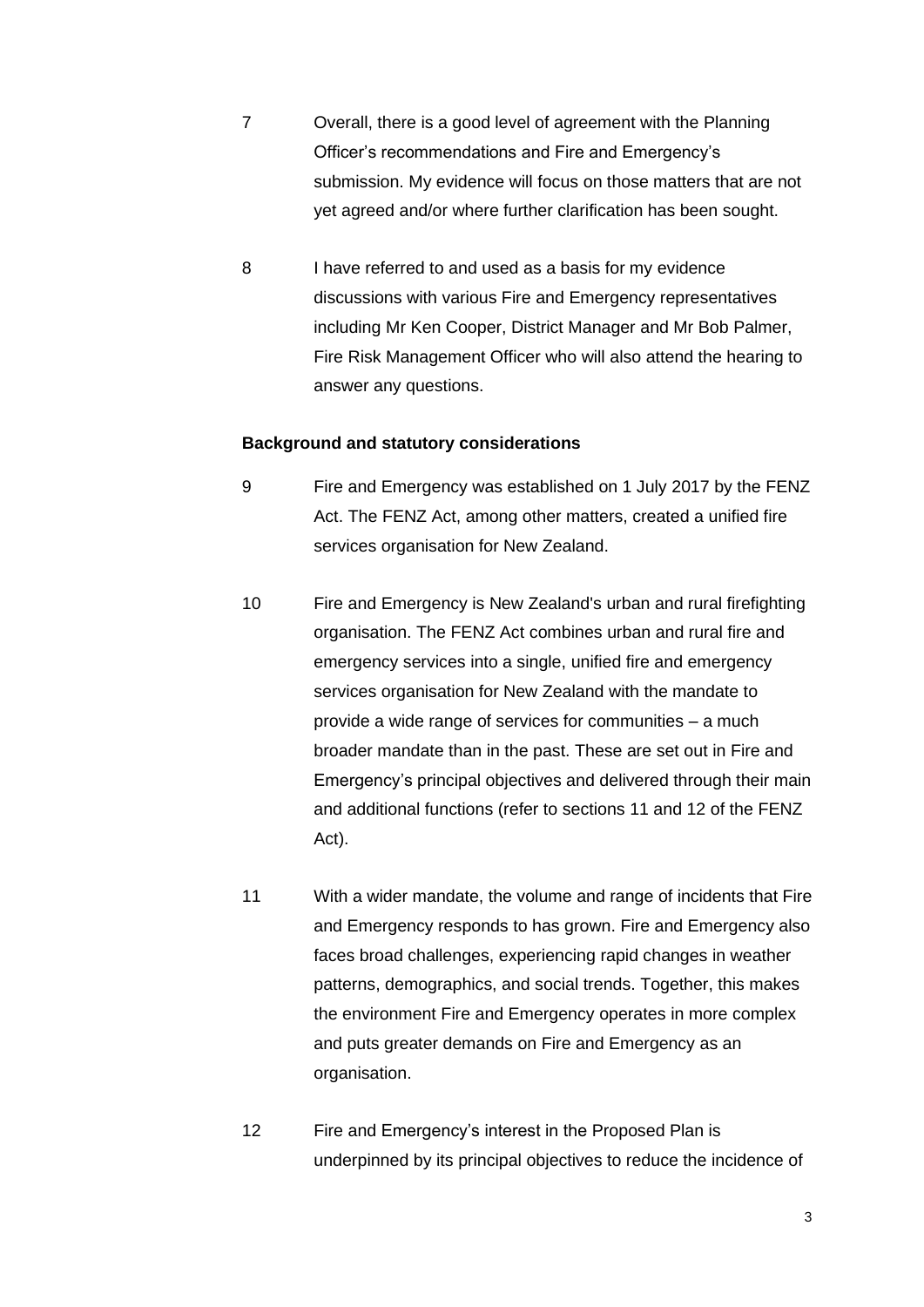unwanted fire and the associated risk to life and property and to protect and preserve life; prevent or limit injury; prevent or limit damage to property and land; and to prevent or limit damage to the environment.

13 In the remainder of my evidence, I specifically address the relief sought in Fire and Emergency's submission, in respect of matters covered by Hearing Stream 1: Natural and Coastal Environment.

## **Fire and Emergency's submission**

- 14 In seeking to meet its statutory obligations, Fire and Emergency made a comprehensive submission across various sections of the Proposed Plan in support of, or seeking amendments to, existing provisions, and seeking additional provisions.
- 15 I have reviewed Council's section 42A reports relating to the Coastal Environment and Ecosystems and Indigenous Biodiversity chapters and confirm full support and/or agreement to the changes proposed by Council's section 42A Reporting Officer, in so far as they relate to the Fire and Emergency submission for the following provisions:

# **15.1 Coastal Environment**

- Amendment to CE-O3 (S57.081)
- Amendment to CE-P5 (S57.082)
- Insertion of 'emergency service activities' into LLRZ-O2 (S57.099)
- Retention as of LLRZ-P4, LLRZ-P6 and LLRZ-P9 as proposed (S57.100, S57.101, S57.102)
- Amendment to LLRZ-R6 (S57.108)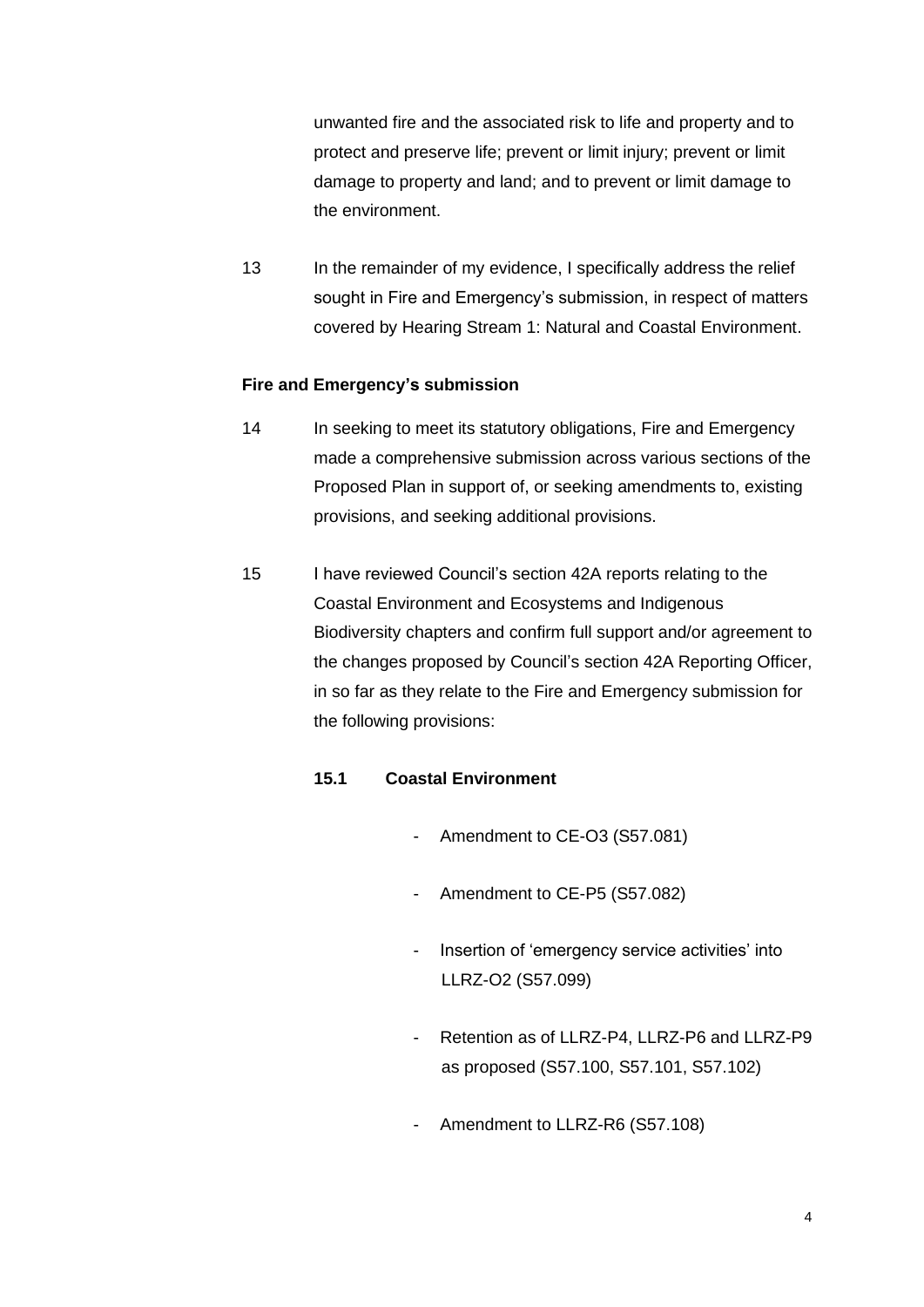- Amendment to LLRZ-S8 to except 'emergency service activities' from limits associated with hours of operation (S57.113)
- Amendment to LLRZ-S10 to ensure screening does not obscure or obstruct emergency or safety-related features (S57.114)
- Retention of LLRZ-S12 as proposed (S57.115)

### **15.2 Ecosystems and Indigenous Biodiversity**

- Amendments to ECO-R1, ECO-R2 and ECO-R3 (S57.060, S57.061, S57.062)
- Retention of ECO-R4 (S57.063)
- 16 The remaining section 42A report recommendations are either not supported or the Reporting Officer has requested additional information to inform the commissioners decisions. These submissions are set out in detail below.

### **Provision of firefighting water supply**

- 17 Fire and Emergency's main area of concern is the provision of a water supply and access to this supply which will enable Fire and Emergency to operate effectively and efficiently to save lives and property in the event of a fire. This is best achieved through compliance with the New Zealand Fire Service Firefighting Water Supplies Code of Practice SNZ 4509:2008 (the Code of Practice). The Code of Practice sets out minimum water supply requirements required for firefighting water supply to both reticulated and non-reticulated areas.
- 18 Where a development is unable to connect to the reticulated network, or the reticulated network has insufficient capacity and/or pressure, an alternative firefighting water source is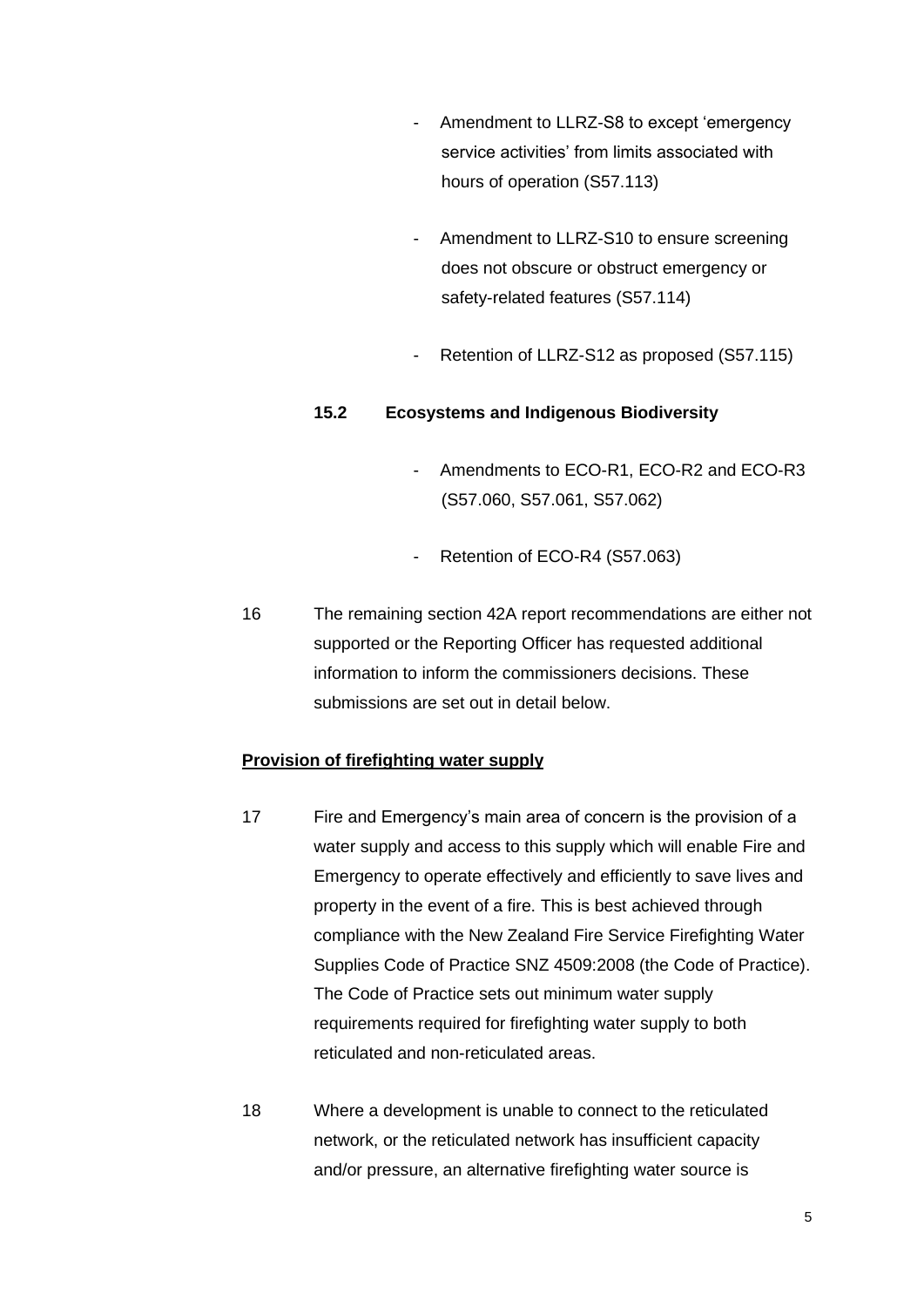required by Fire and Emergency. This could be from a dedicated firefighting water supply tank.

19 Fire and Emergency has sought through its submission the insertion of a new LLRZ standard requiring all new developments that will require a water supply to be connected to a public reticulated water supply where one is available, or otherwise demonstrate how an alternative and satisfactory water supply can be provided to each lot.

#### *LLRZ-S15 Servicing*

*1. All new developments that will require a water supply must be connected to a public reticulated water supply, where one is available.*

*2. Where the new development will not be connected to a public reticulated water supply, or where an additional level of service is required that exceeds the level of service provided by the reticulated system, the developer must demonstrate how an alternative and satisfactory water supply can be provided to each lot.*

*Note: The above does not replace regional rules which control the taking and use of groundwater and surface water. These rules must be complied with prior to the activity proceeding.*

*Further advice and information about how an alternative and satisfactory firefighting water supply can be provided to a development can be obtained from Fire and Emergency New Zealand and the New Zealand Fire Service Firefighting Water Supplies Code of Practice SNA PAS 4509:2008.*

20 Fire and Emergency also sought a new assessment matter to apply to activities unable to comply with the new water supply servicing standard sought above. The proposed new assessment matter as follows.

#### *LLRZ-AM12 Servicing*

#### *1. The provisions of the NZ Fire Service Firefighting Water Supplies Code of Practice SNA PAS 4509:2008*

- 21 This would provide council discretion as to the extent an activity is able to achieve compliance with the Code of Practice.
- 22 As a consequential amendment, Fire and Emergency also sought that that the activities specified in LLRZ-R1, R3, R4, R5, R6, R7,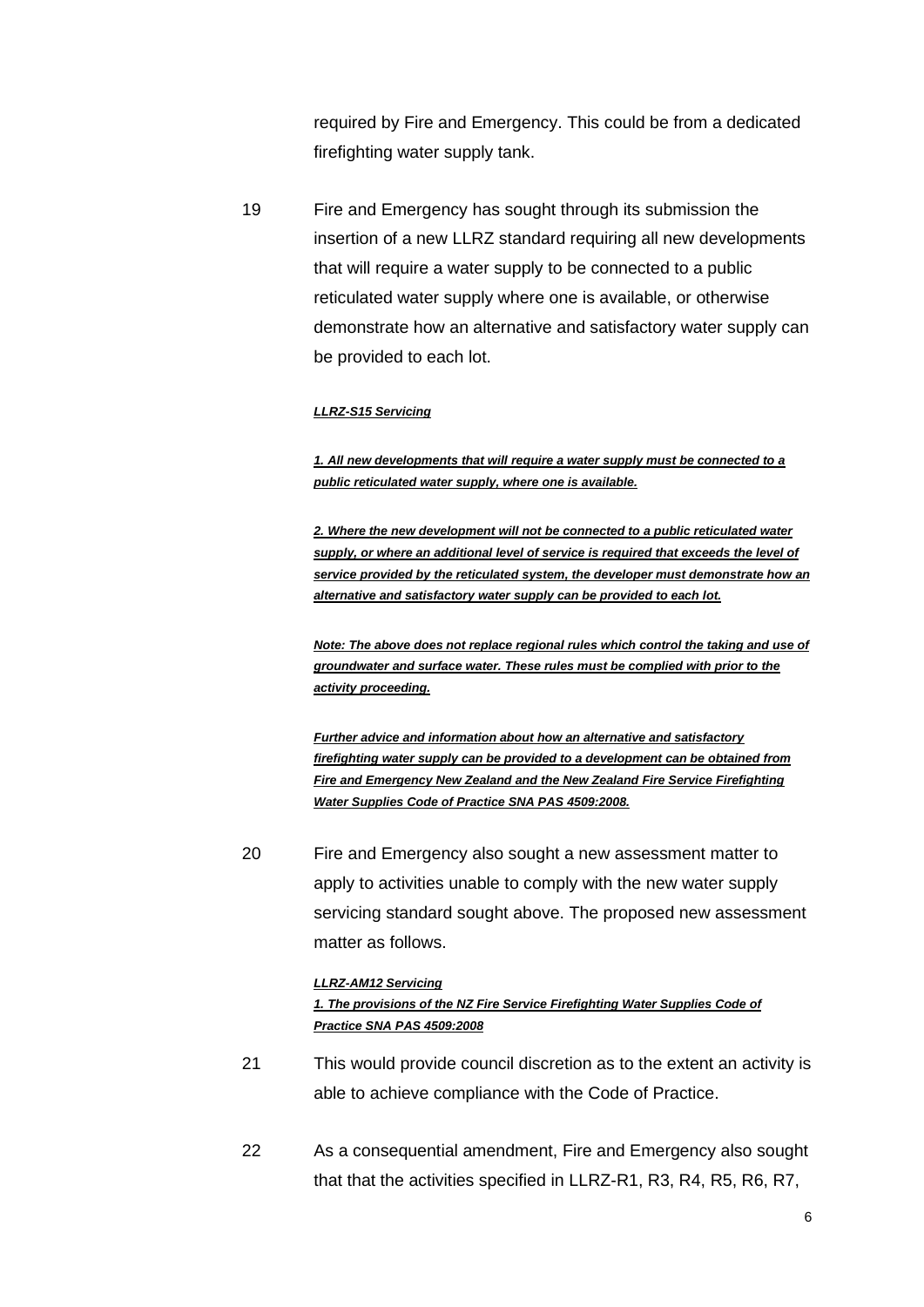R10 be amended to refer to the above new water supply standard and subsequent new assessment matter. I note that the same approach has been taken across all zones in the Proposed Plan.

- 23 The new standard and assessment matter for servicing sought by Fire and Emergency are intended to ensure that new development will be adequately provided with a firefighting water supply.
- 24 It is the Reporting Officer's view that:
	- *24.1 "connection to a public water supply is more a technical matter, best dealt with through building / engineering approval processes than through a rule in the District Plan.*
	- *24.2 In Central Hawke's Bay, connection to the Council water supply system is covered by the 'Water Supply Bylaw' (2018 ), and draft bylaw dated May 2021), including connections to Council's supply at Kairakau and Pourerere.*
	- *24.3 And if seeking to include a 'Servicing' standard, then water supply is only one of the 'Three Waters' services – the proposed 'Servicing' standard does not address provision for wastewater or stormwater services.*
	- *24.4 Further, a standard in a Plan should be certain, effective, and enforceable. Plan users need to be able to determine if they meet a standard or not, and a standard that requires them to 'demonstrate how an alternative and satisfactory supply can be provided to each lot' introduces a level of discretion when determining whether an activity is permitted or not, and therefore considerable uncertainty.*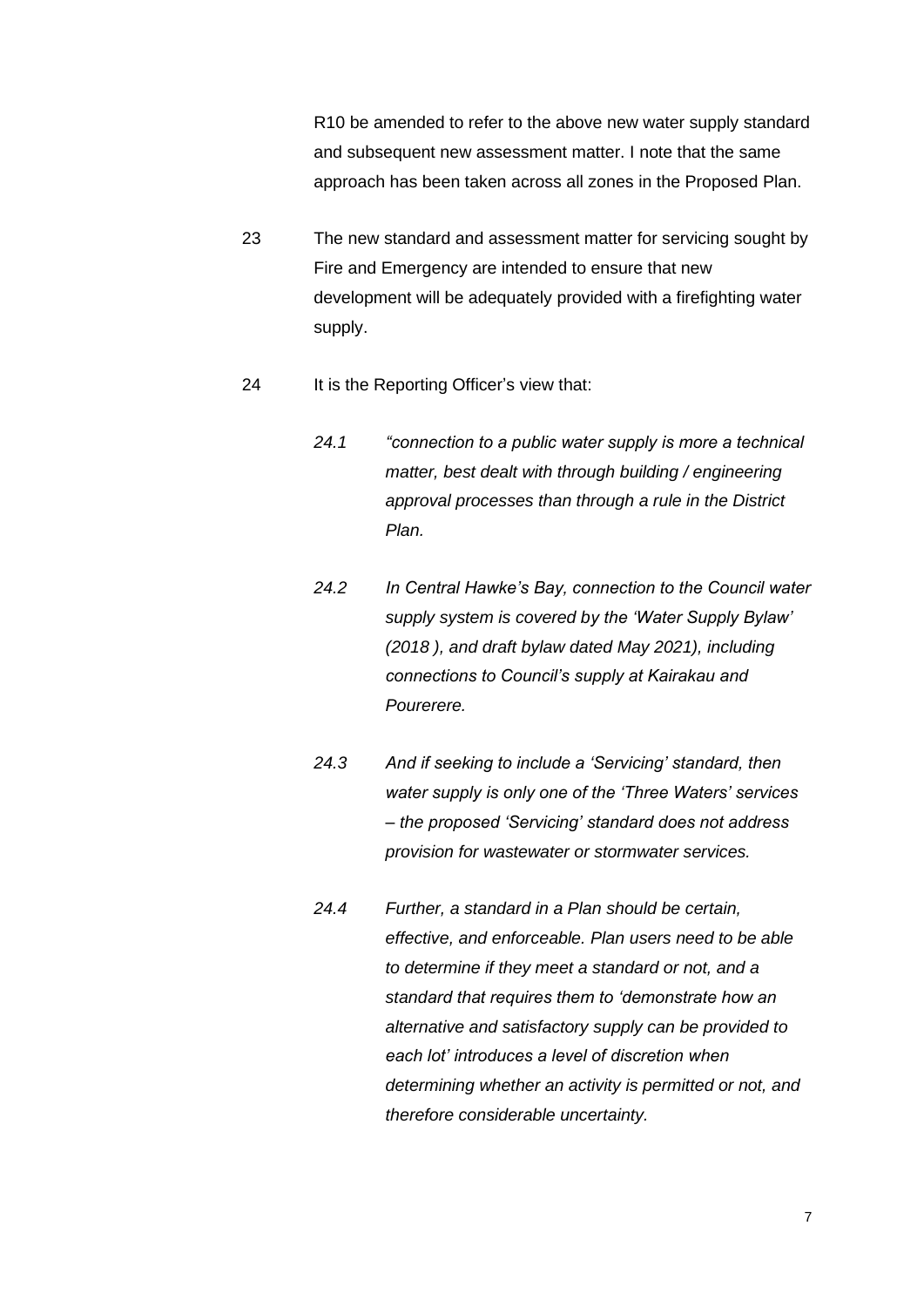- *24.5* …*the wording is more suited to a subdivision standard, which can be considered through the subdivision consent process".*
- 25 On this basis, the Reporting Officer has recommended rejecting Fire and Emergency's submission points S57.103, S57.104, S57.105 S57.106, S57.107, S57.109, S57.110, S57.116 and S57.117. It is noted that S57.117 which relates to the new assessment matter was accepted in part in the S42A Report, however later rejected via a errata memo dated 22 February.
- 26 I disagree with the above recommendation made by the Reporting Officer. I respond to the Reporting Officer's comments below.
	- 26.1 While I agree that the connection of a public water supply is a technical matter, it is also a resource management issue. Inadequate provision of firefighting water supply has the potential to cause significant adverse environmental effects in the form of the impact a structural fire could have on people and communities, property and the surrounding environment.
	- 26.2 Section 3 of the RMA clearly contemplates probability and consequence within its definition of "effect". The effects of fire fall within this definition being, '*(f) any potential effect of low probability which has a high potential impact'*, the potential impact being the loss of property and / or life. Therefore, the provision of firefighting water supply is an appropriate matter to manage through a rule in the district plan as part of a resource consenting regime. A firefighting water supply standard will ensure that any proposed new development can provide sufficient water supply in order to mitigate fire risk.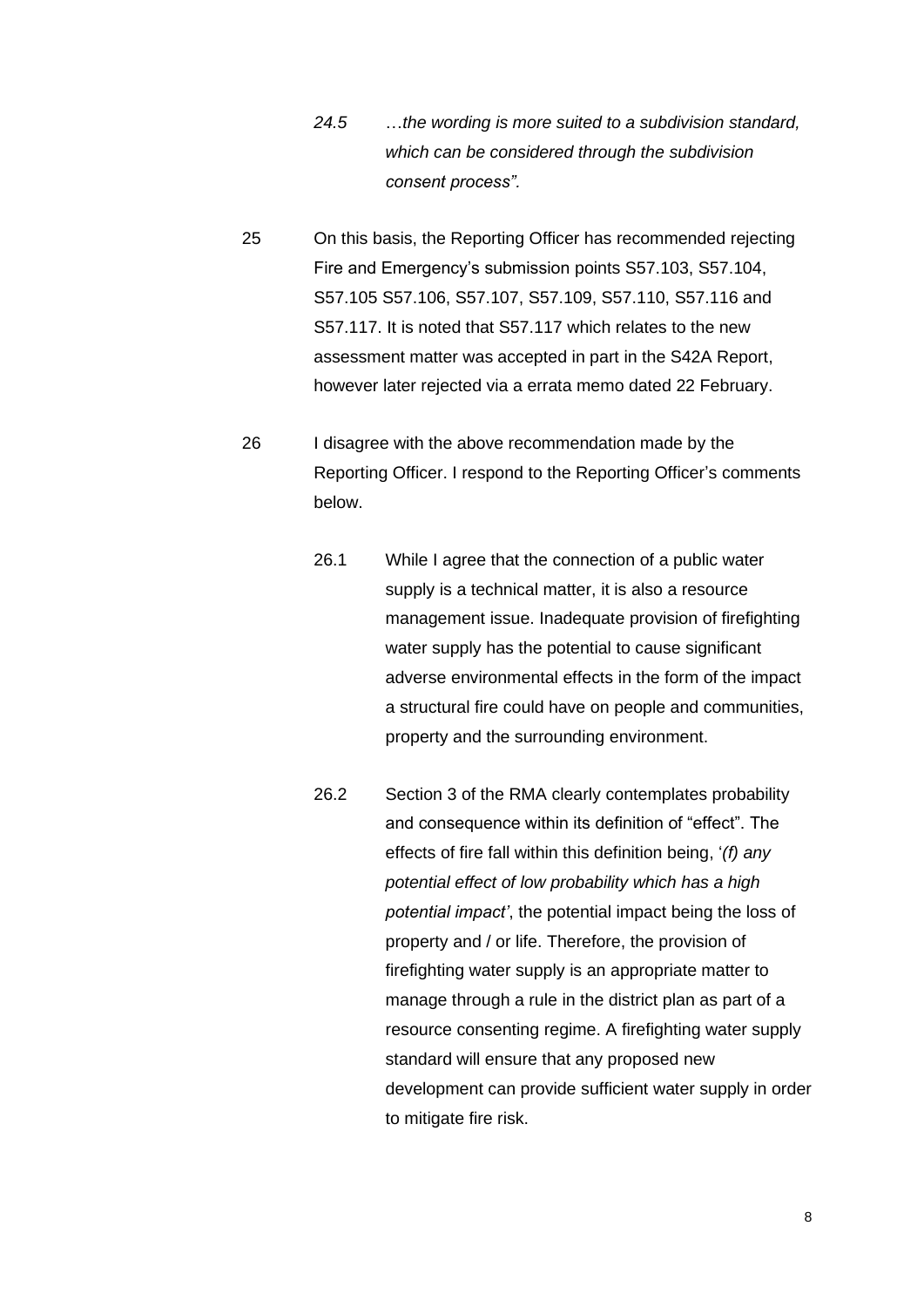- 26.3 I note there are other examples of other preventative mitigation measures being included within the Proposed Plan such as: 'LLRZ-S11 Electricity Safety Distances' which requires *"Any activity, including the establishment of buildings and structures within the vicinity of overhead electric lines must comply with the New Zealand Electrical Code of Practice for Electrical Safety Distances (NZCEP 34:2001)"*. This, like firefighting water supply, are managing a risk and potential adverse effect under the RMA.
- 26.4 The Reporting Officer noted that connections to the Council water supply system is covered by the 'Water Supply Bylaw'. My understanding from reviewing the purpose of the Water Supply Bylaw is that it is to manage and regulate against or protect from damage, misuse, or loss of, the land, structures or infrastructure associated with the water supply system, and to prevent the unauthorised use of land, structure or infrastructure associated with the water supply system.
- 26.5 I note also that the Water Supply Bylaw (6.4.1.1) states that "there is no requirement for rural premises to provide onsite water storage for firefighting purposes". I therefore consider that the bylaw does not address the issue of adequate provision of firefighting water supply for new development.
- 26.6 The Reporting Officer also noted that the proposed 'Servicing' standard does not address provision for wastewater or stormwater services. Fire and Emergency's interest is in the adequate provision of firefighting water supply and therefore wastewater or stormwater services did not form part of Fire and Emergency's submission. Fire and Emergency would not be opposed to a servicing standard that also covered wastewater and stormwater.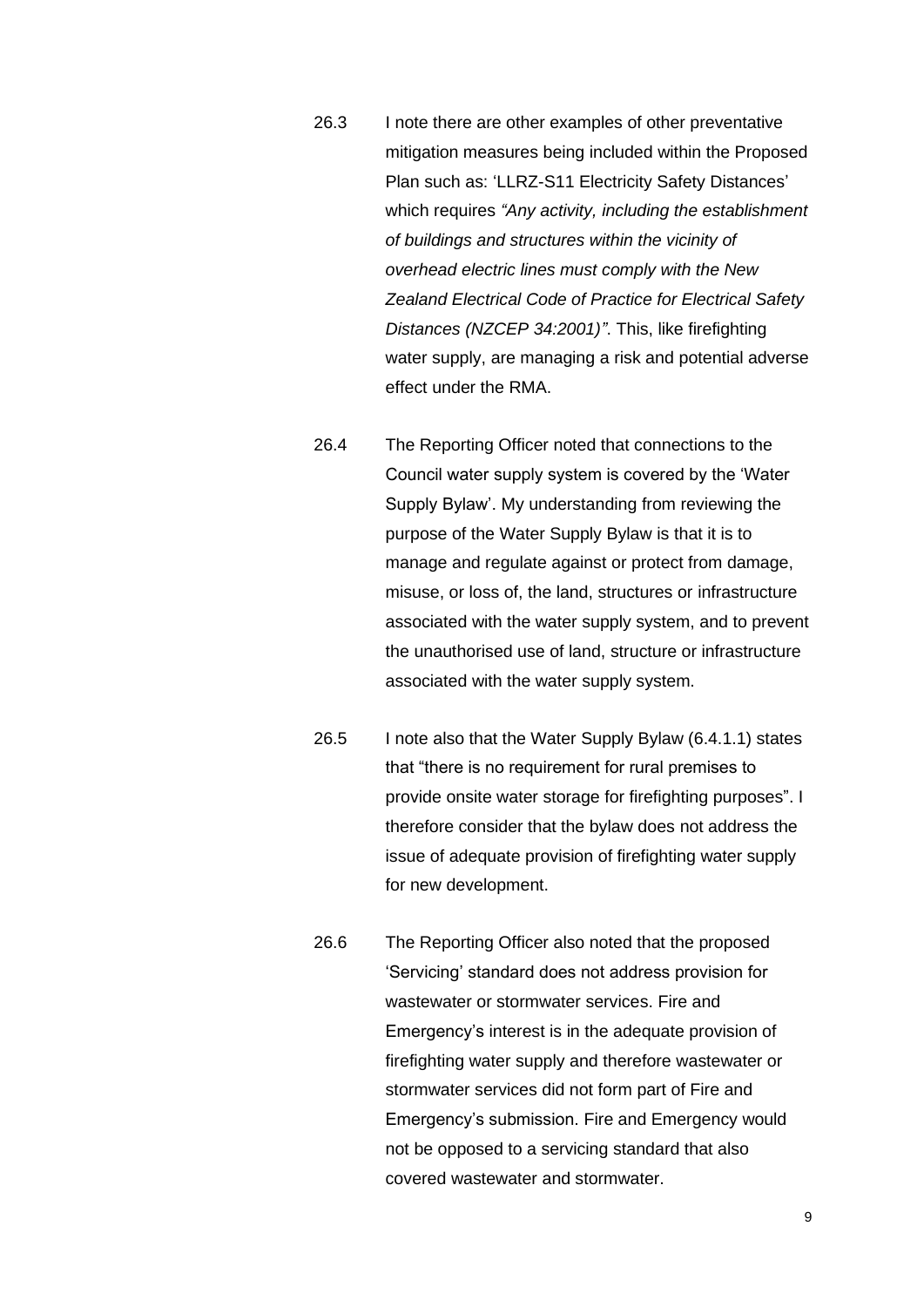- 26.7 The Reporting Officer further notes that "a standard in a Plan should be certain, effective, and enforceable" and "plan users need to be able to determine if they meet a standard or not, and a standard that requires them to 'demonstrate how an alternative and satisfactory supply can be provided to each lot' introduces a level of discretion when determining whether an activity is permitted or not, and therefore considerable uncertainty". To address this matter, I have considered an alternate wording that would address the resource management issue, while being clear for plan users as well as being enforceable.
- 26.8 An alternate wording that would provide certainty could be:

#### *LLRZ-SXX Servicing*

*1. All new development shall be adequately serviced in terms of water supply (including for firefighting purposes), [wastewater and stormwater].*

- 26.9 A new standard for servicing could also cover wastewater and stormwater (as proposed above) noting, again, that this is not an area of specific concern or interest for Fire and Emergency.
- 26.10 Associated with a new servicing standard, Fire and Emergency also proposed a new assessment matter being:

#### *LLRZ-AM12 Servicing*

*1. The provisions of the NZ Fire Service Firefighting Water Supplies Code of Practice SNA PAS 4509:2008*

26.11 In my view, the meaning and enforceability of this assessment matter could be improved through a minor change to read:

#### *LLRZ-AM12 Servicing*

*1. Compliance with the NZ Fire Service Firefighting Water Supplies Code of Practice SNA PAS 4509:2008*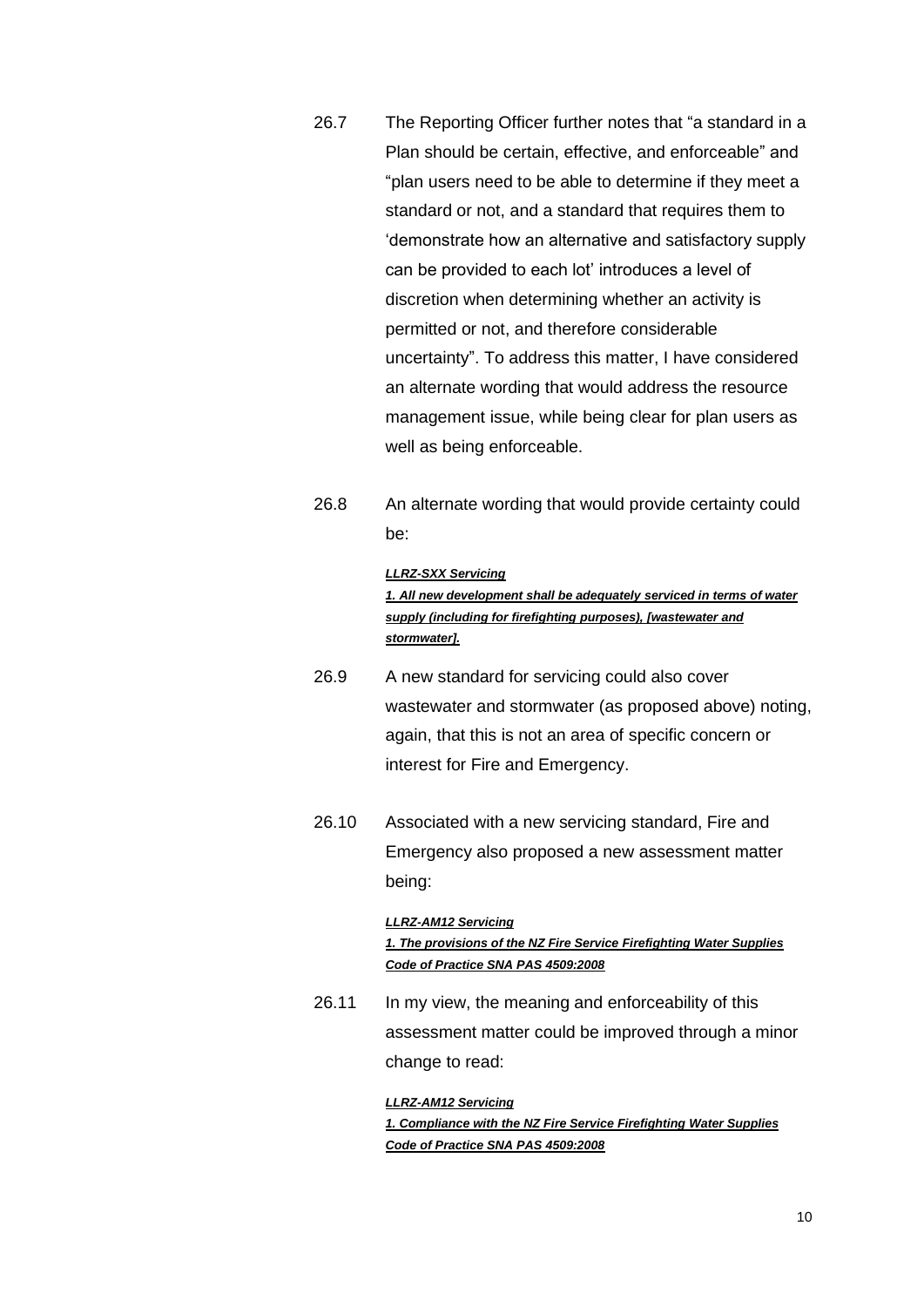- 26.12 In my view, the standard and assessment matter (amended as I have proposed) would be easily and readily understood by plan users as well as being enforceable.
- 26.13 The Code of Practice provides certainty, is effective and enforceable and in my view, no different to a plan user being required to demonstrate compliance with other New Zealand Standard (i.e. noise standards) of the district plan. The Code of Practice is freely and publicly available, and Fire and Emergency personnel are readily available to assist local government and developers free-of-charge in the interpretation of the Code of Practice and to assist in determining how compliance can be best achieved.
- 26.14 Many district plans across the country refer to the Code of Practice through permitted activity standards / conditions and/or assessment matters. In my experience, applicants typically engage with local Fire and Emergency staff in the development of a proposal to discuss options for providing a firefighting water supply in accordance with the Code of Practice. Demonstrating compliance with the Code of Practice (e.g.as part of a resource consent application) is typically by way of an email from Fire and Emergency staff confirming what is proposed will meet the requirements of the Code of Practice.
- 26.15 Finally, the Reporting Officer notes that the Proposed Plan manages the provision of water supply for subdivision activities and "*the wording is more suited to a subdivision standard"*. Through its submission, Fire and Emergency supports SUB-S5 as it requires all new lots to connect to a public reticulated water supply, or when a public reticulated water supply is not available.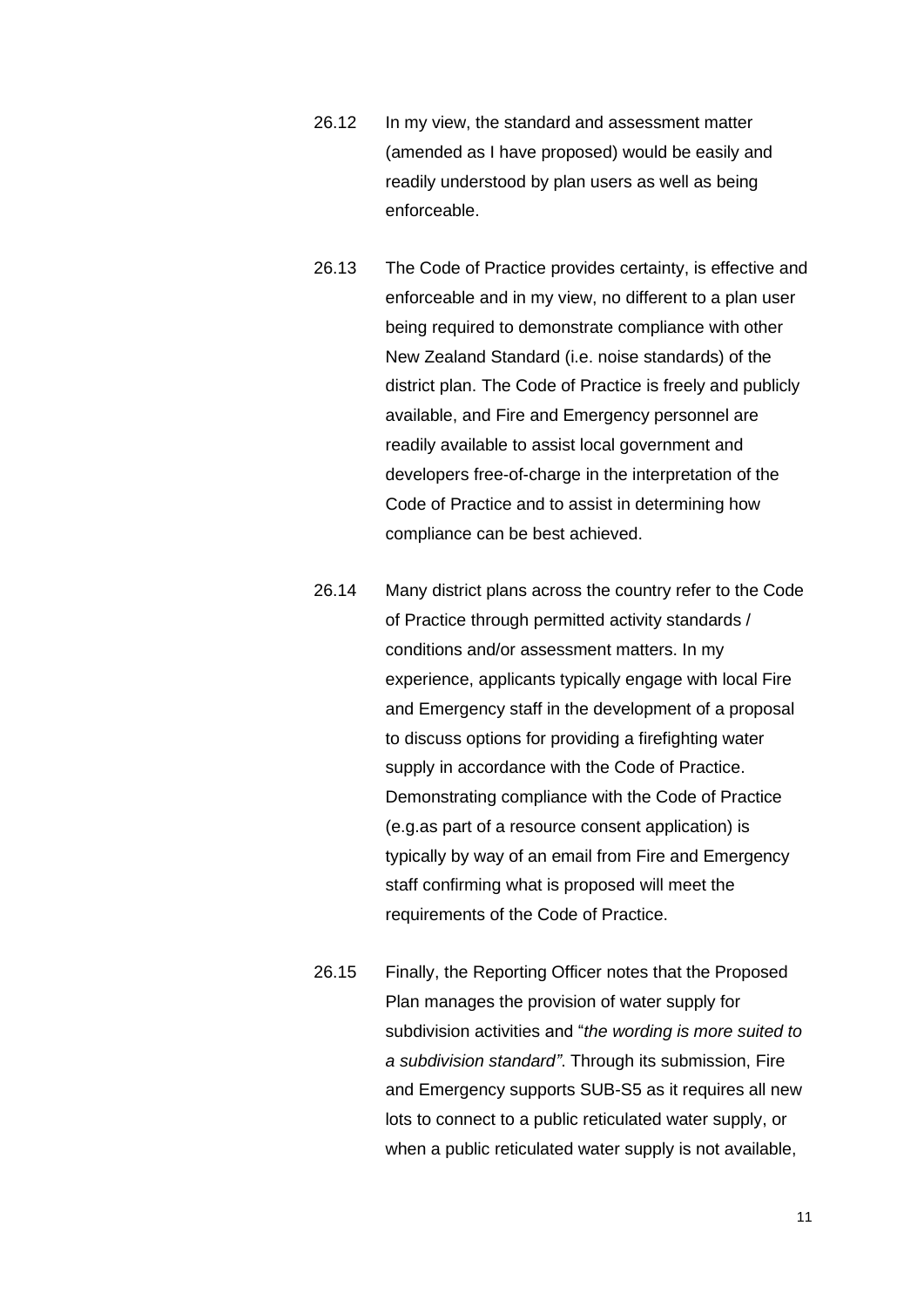the subdivider must demonstrate how an alternative and satisfactory water supply can be provided to each lot.

- 26.16 The proposed new LLRZ standard has been drafted to align with SUB-S5 as proposed (for plan consistency), however, is intended to apply to new developments that are not subject to subdivision (i.e. such as the construction of a new residential dwelling or the construction of an industrial building). A new development is at no less risk than a new development that is subject to a subdivision. The provision of an adequate firefighting water supply as part of any development is vital in any circumstance and greatly mitigates this risk.
- 27 Overall, I consider that the inclusion of this new firefighting water supply standard and associated new assessment matter (with wording amended as suggested earlier in my evidence):
	- will more fully give effect to LLRZ-O2 and LLRZ-P4.
	- is consistent with the priority given to firefighting water supply in section 14(3) of the RMA,
	- better enables Fire and Emergency to achieve its statutory obligations under the FENZ Act, and
	- achieves the purpose of the RMA by enabling people and communities to provide for their health, safety and wellbeing by managing a potential adverse effect of relatively low probability but high consequence.

### **Height standards – Provision for hose drying towers**

28 Fire and Emergency sought the inclusion of a specific exemption from the building height standard (LLRZ-S2) and the height in relation to boundary standard (LLRZ-S3) for hose drying towers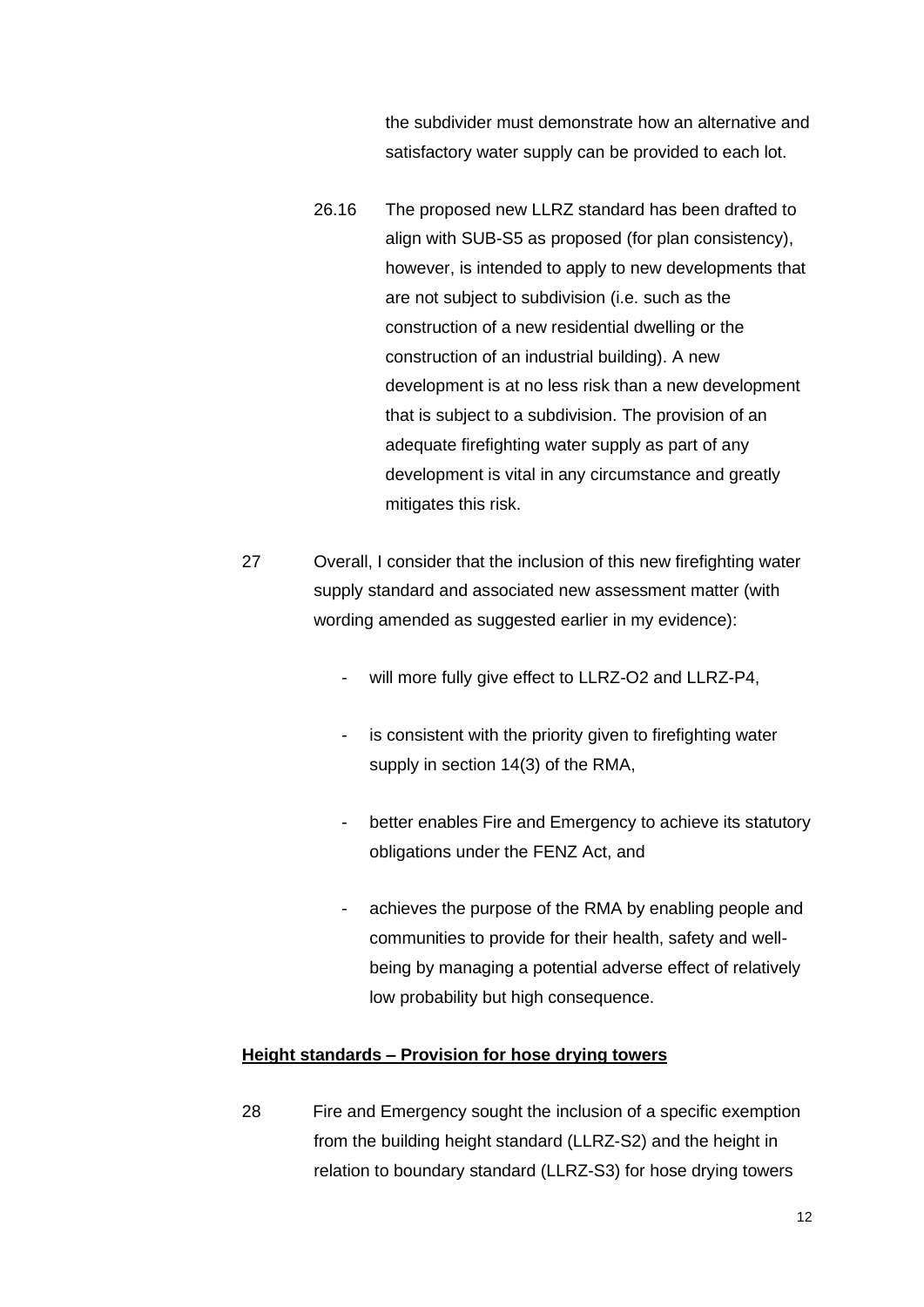associated with emergency service facilities in order to appropriately provide for the operational requirements of Fire and Emergency. While referred to as 'hose drying towers', they serve several purposes being for hose drying, communications and training purposes on station. The need for hose drying towers is dependent on locational and operational requirements of each station.

- 29 The Reporting Officer is of the opinion, based on the information provided with the submission, that such an exemption is not warranted and may lead to adverse effects that deserve consideration and should be avoided, remedied, or mitigated.
- 30 Following further engagement with Ken Cooper, he has advised that, should a new station be required in the district, it is unlikely that they will require the establishment of a hose drying tower. As such, Fire and Emergency does not wish to pursue further the relief sought in its original submission and as such, accept the Reporting Officer's recommendation.

## **Trimming and removal of indigenous vegetation**

- 31 Fire and Emergency supported ECO-R1 R4 to the extent that these proposed rules provide for the preventative mitigation of fire risk to property and life through providing for the trimming or clearance of indigenous vegetation within specified areas as a permitted activity. This will enable property owners and occupiers to remove flammable vegetation as required. This is particularly important where property is located outside of a reticulated water network.
- 32 Fire and Emergency therefore sought a new assessment matter be added to ECO-AM1 and ECO-AM2 in order to enable fire risk reduction benefits to be considered when assessing applications to remove Manuka or Kanuka or trim and clear indigenous vegetation, where this is relevant. For clarity, Fire and Emergency did not seek to remove or reduce the need to obtain resource